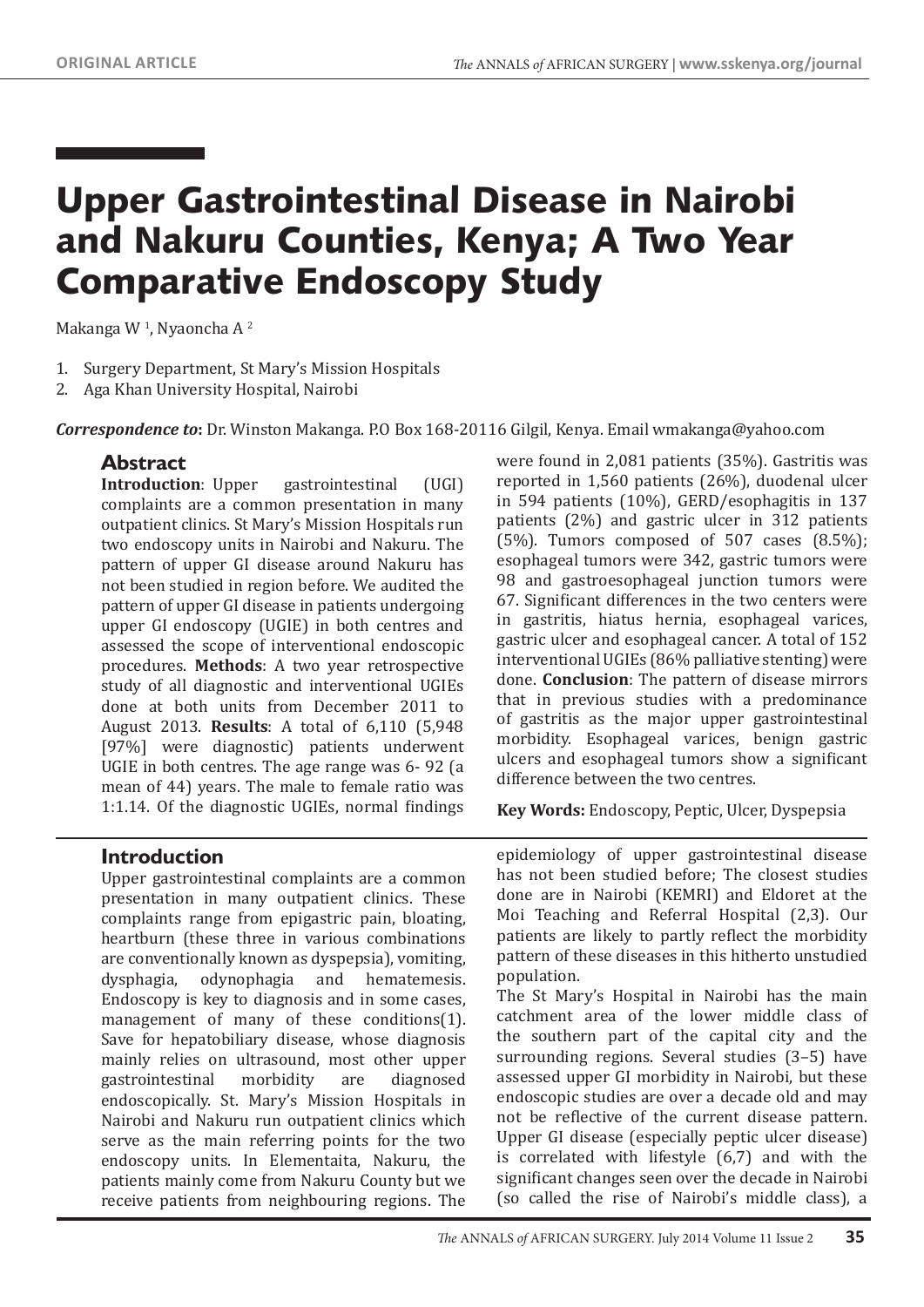closer examination of this disease trends and pattern is necessary. We also sought to identify any significant differences in disease patterns in these two regions.

# **Methods**

A retrospective review of all upper gastrointestinal endoscopies (UGIE) performed in the two units from December 2011 to August 2013 (total of 21 months) was done.

Endoscopies were performed by two general surgeons (one is the author) in Nakuru and three general surgeons in Nairobi using the Olympus TM EVIS TM CF 100TL video-endoscope. Prior 6 hour fasting and informed verbal consent were mandatory for all patients. Oropharyngeal local anaesthetic (10% Xylocaine Pump spray – Astra Zeneca) was used for almost all patients with the exception of those unwilling or too uncooperative to tolerate local anaesthesia. The latter patients were sedated with Ketamine – calculated by weight (1-2 mg/kg). Findings at endoscopy were recorded as per the gross description and biopsies were taken when necessary. No histological terminology especially for tumors was used even when visual inspection was classical for probable malignancy (hence the use of the word 'tumor' rather than cancer). Ulcers were described thus and classified as ulcers when they did not have raised edges or central necrotic or friable tissue that would otherwise lead us to classify it as tumor (pending histological analysis).

Patient's age, sex and findings on endoscopy or type of intervention were sequentially recorded in a register and later transferred to a spreadsheet (Microsoft Excel 2007) for descriptive analysis. Records of patients' age were incomplete. Comparison of proportions of findings were done and significance was computed by the Z test with a p value of <0.01 considered significant.

# **Results**

In the period of December 2011 to August 2013, a total of 6,110 patients underwent UGIE at St Mary's Hospitals in Nairobi and Nakuru. Nakuru had 2,936 patients while Nairobi had a total of 3174 patients. The indication for the UGIE included dyspepsia, hematemesis, dysphagia, follow-up for varices and suspected malignancy (from prior studies e.g. barium studies). Table 1 shows a summary of the main findings.

#### *Nakuru*

 The age range was 6 to 92 years, with a mean of 42 years. The males were 1,372 and females were 1,564 with a male to female ratio of 1:1.14. The UGIE was reported normal in 1,058 patients (36%). Gastritis was reported in 962 patients (33%), duodenal ulcer in 280 patients (9.5%), GERD/esophagitis in 64 patients (2.2%) and gastric ulcer in 54 patients  $(1.8\%)$ . Tumors composed of 220 cases  $(7.5\%)$ ; esophageal tumors were 125, gastric tumors were 56 and gastroesophageal junction tumors were 39. Other pathologies found at endoscopy were eight cases of gastric polyps, six cases of upper GI bleeding of unknown origin, four cases of laryngeal tumor, two cases of Kaposi's sarcoma, six cases of benign esophageal stricture and four cases of benign esophageal ulcers.

#### *Nairobi*

Of the 3147 studied, the male to female ratio was 1:1.3 with an average age of 47, and a range of 10 to 92 years. The UGIE was reported normal in 1,023 patients (34%). Gastritis was reported in 598 patients (20%), duodenal ulcer in 314 patients (9.8%) and GERD/esophagitis in 73 patients (2.4%). Gastric ulcer was found in 258 patients (8.5%). Neoplasms composed of 287 cases which comprised 9.4% of upper GI disease burden. Esophageal tumors were 217 (7%) twice that in Nakuru, gastric tumors were 42 (1%) and gastroesophageal junction tumors were 28 (1%).

# *Interventional UGIEs*

The commonest endoscopic interventions were esophageal tumor stenting with self expanding metal stents (SEMS). One hundred of these were done in Nairobi and 30 in Nakuru. Twenty of the UGIEs done in Nairobi and 12 in Nakuru were for complicated stents ranging from tumor overgrowth, blockage or stent migration. Other procedures included unblocking of SEMS stents (10 cases), foreign body removal (3 cases), injection of sclerosing agents (6 cases) and/or banding for varices (3 cases).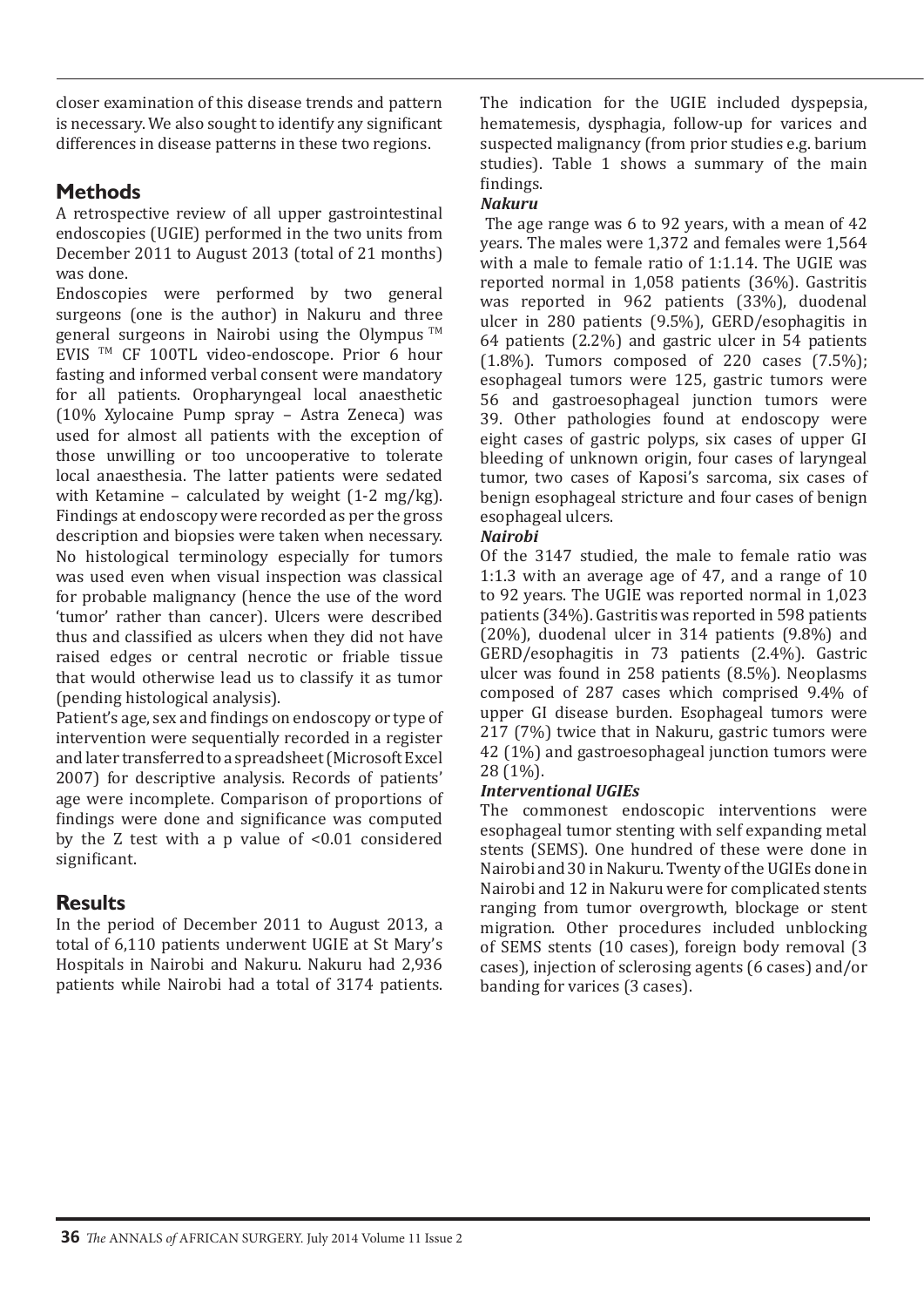| <b>Table 1. Table of UGI morbidity</b> |               |            |                |            |          |  |  |
|----------------------------------------|---------------|------------|----------------|------------|----------|--|--|
|                                        | <b>Nakuru</b> | Percentage | <b>Nairobi</b> | Percentage | P value  |  |  |
| Normal                                 | 1058          | 37%        | 1023           | 34%        | 0.0134   |  |  |
| Gastritis                              | 962           | 33%        | 598            | 20%        | < 0.0002 |  |  |
| Esophagitis/GERD                       | 64            | $2\%$      | 73             | 2.4%       | 0.6455   |  |  |
| Duodenitis                             | 56            | 1.9%       | 88             | 2.7%       | 0.0176   |  |  |
| Duodenal ulcer                         | 280           | 9.5%       | 314            | 9.8%       | 0.4354   |  |  |
| Gastric ulcer                          | 54            | 1.9%       | 258            | 8.5%       | < 0.0002 |  |  |
| G.0.0                                  | 53            | 1.8%       | 35             | 1.2%       | 0.0223   |  |  |
| Esophageal tumor                       | 125           | 4.3%       | 217            | 7.1%       | < 0.0002 |  |  |
| Gastric tumor                          | 56            | 1.9%       | 42             | 1.4%       | 0.0901   |  |  |
| G.E.J tumor                            | 39            | 1.4%       | 28             | $0.9\%$    | 0.1155   |  |  |
| Esophageal candidiasis                 | 75            | 2.6%       | 88             | 2.9%       | 0.494    |  |  |
| Hiatus hernia                          | 15            | $0.5\%$    | 156            | $5\%$      | < 0.0002 |  |  |
| <b>Esophageal varices</b>              | 19            | 0.66%      | 63             | $2\%$      | < 0.0002 |  |  |
| $P$ 0.01                               |               |            |                |            |          |  |  |

| Table 2. Endoscopic interventions done at both<br>centres |                |                |  |  |  |  |  |
|-----------------------------------------------------------|----------------|----------------|--|--|--|--|--|
|                                                           | <b>Nakuru</b>  | <b>Nairobi</b> |  |  |  |  |  |
| Stenting (SEMS)                                           | 30             | 100            |  |  |  |  |  |
| Variceal injection                                        | 6              |                |  |  |  |  |  |
| Variceal banding                                          | 3              |                |  |  |  |  |  |
| FB removal                                                | $\mathfrak{D}$ |                |  |  |  |  |  |
| Stent unblocking                                          | 10             |                |  |  |  |  |  |

| Table 3. Comparative findings of percentage UGI diseases in regional and international studies. |                     |             |               |                  |        |           |                         |                      |
|-------------------------------------------------------------------------------------------------|---------------------|-------------|---------------|------------------|--------|-----------|-------------------------|----------------------|
| Author & year                                                                                   |                     | $\mathbf n$ | <b>Normal</b> | <b>Gastritis</b> | DU     | GU        | <b>Esophageal tumor</b> | <b>Gastric tumor</b> |
|                                                                                                 | Misallek 1991 (1)   | 4000        | 30            | 11               | 22     | NR.       | 4                       | 5                    |
| Ayuo                                                                                            | 1994(2)             | 45          | 60            | <b>NR</b>        | 20     | 8.9       | NR.                     | <b>NR</b>            |
| Quine*                                                                                          | 1994 (18)           | 1306        | 52            | 0.9              | $\tau$ | 1.9       | $\overline{0}$          | $\mathbf{0}$         |
| Ogwang                                                                                          | 2003(10)            | 307         | 29            | 19               | 18     | 0.01      | 0.02                    | 0.01                 |
|                                                                                                 | Lodenyo $2005(3)$   | 768         | 11            | 25.8             | 7.8    | 1.3       | 8.5                     | 4.5                  |
|                                                                                                 | Chagaluka 2009 (11) | 441         | 24            | 10               | 1.4    | <b>NR</b> | 28                      | 1.4                  |
|                                                                                                 | Suleiman* 2010 (14) | 1607        | 14            | 42               | 15     | 0.7       | ?4                      | ?4                   |
| <b>Current Study</b>                                                                            |                     | 6110        | 35            | 26               | 10     | 5         | $6.9**$                 | 1.7                  |

*\*Studies done outside the East African region*

*\*\*Both esophageal and gastroesophageal junction tumors*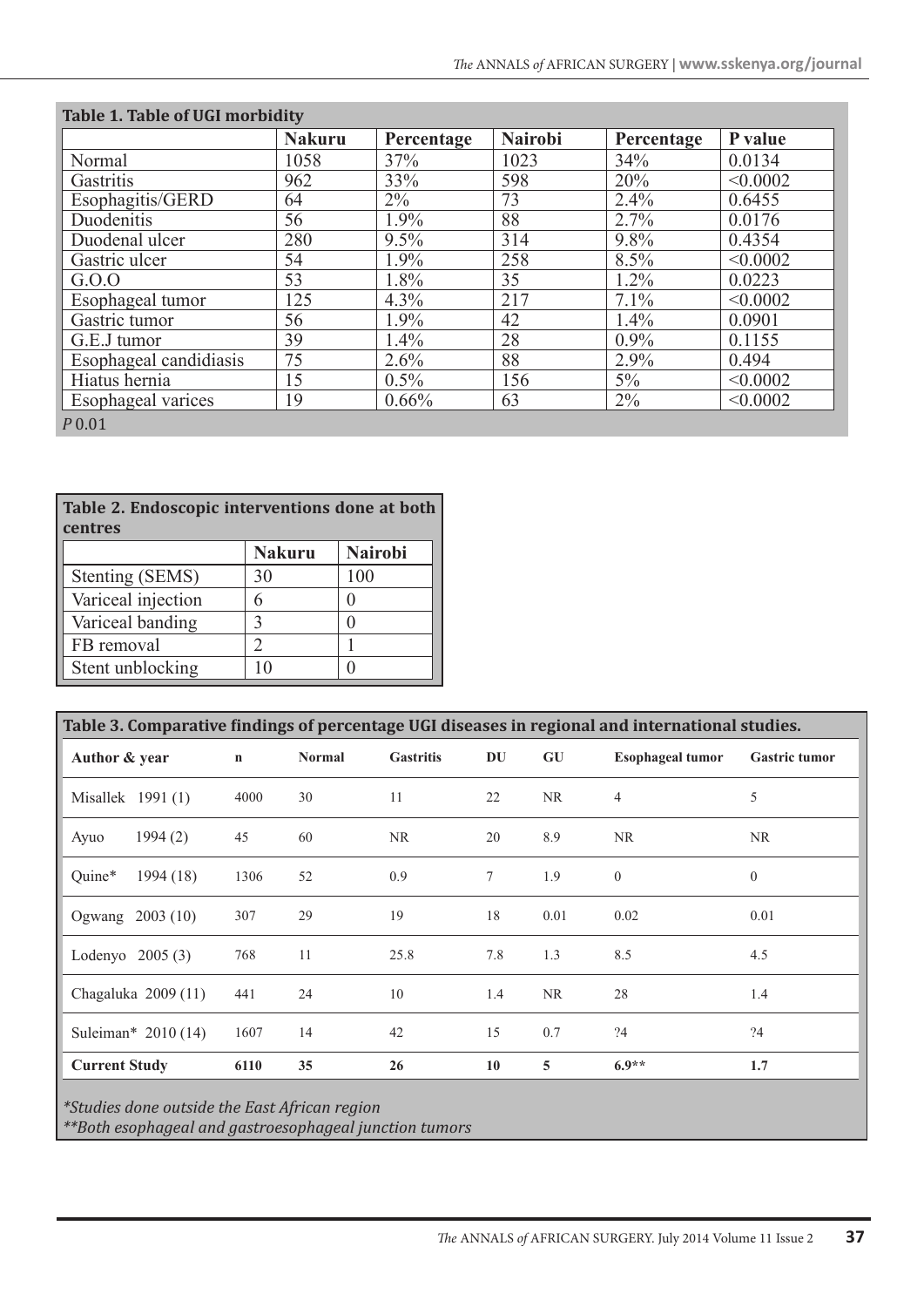# **Discussion**

Our audit reports endoscopic findings of a heterogenous population with various indications for endoscopy and it is one amongst a growing number of UGIE audits done in this region and in Africa(1–3,8–11). This study gets its strength in its large number of patients. Studies by Missalek et al (Tanzania), Ogwang et al (Uganda), Lodenyo et al (Nairobi, Kenya), Ayuo et al (Eldoret, Kenya) have evaluated the UGI disease burden albeit with relatively smaller numbers(1–3,10). Only Missalek had 4000 patients. In addition, no study has been done around the Central Rift region in Kenya. We offer the first audited glimpse of these diseases and their pattern.

Gastritis is understandably a common endoscopic diagnosis due to its loose usage, particularly at endoscopy when any redness of the gastric mucosa may be described as 'gastritis'(12). Our study finding of 35% is similar to other centres regionally which report figures of 25% (Lodenyo), 21% (Al-Quorain), 42% (Suleiman)(13,14). The abnormal high prevalence of gastritis in many of these studies, including ours, likely has ubiquitous etiogenesis and should be treated more as a sign rather than a definitive disease. Histological confirmation was not done in most of our cases.

Ulcer disease i.e. duodenal and gastric ulcer – both etiologically related to mainly H. pylori and NSAID use had disparate frequencies. Duodenal ulcer rate of 9.5% is similar to Suleiman's 15% and Ludenyo's 7.8% (3,14). Ayuo recorded a high peptic ulcer rate of 39.9% but his study population was restricted to patients with dyspepsia as compared to ours which was inclusive of all UGIEs (2). Gastric ulcers are much rarer both in our study and others done regionally and worldwide. A finding of 1.8% in our study is similar to that available in regional studies ranging from 1.7-1.9% (1,4,10). This goes on to support that this is a rare disease especially in the black population. The DU:GU ratio in our study at the Nakuru site was 5:1, almost similar to what Lule et al showed (7:1) in 1987 in a study of patients with PUD at the Kenyatta National Hospital (4). Among our patients in the Nairobi site, the ratio was 1:1; The only explanation for such a difference would be either in study design or patient selection.

The study offers a mix of conclusions drawn from earlier studies and new insights to malignancies. We found that upper gastrointestinal tumors affected 11% of our patients. Anecdotal data suggests a steep rise of upper GI tumors in the country; our study was in support of this number with a high percentage of esophageal tumors at 8.8% (combined esophageal and gastroesophageal tumors). Kenya has regional difference in the esophageal cancer rate with high pockets in North Rift Valley (around Eldoret, Nandi, Kericho and Bomet) and parts of Western province(15–17). These regions constitute a catchment area for St Mary's Hospital in Nakuru and hence may explain the high prevalence in our endoscopy population.

A normal finding in 35% of patients is significantly higher than other studies done regionally and elsewhere. Most other studies report a normal finding ranging from 11% (Lodenyo) to 60% (Ayuo). Centers where there is a very high 'normal' rate suggest poor patient selection for this procedure. We have experienced this in our centre, where junior clinicians may injudiciously order a UGIE as a first investigation without clear indication for doing so. Another possible explanation for this is the inability of UGIE's to conclusively diagnose some conditions of the upper GI tract e.g. gall bladder disease which may have an identical presentation of dyspepsia. Tied to this is the similarity of other systemic or neuropsychiatric diseases with similar presentation to upper GI disease. An example is myocardial ischemia which may present with burning retrosternal pain.

# **Conclusion**

The study offers an insight into upper GI disease around the central rift and Nairobi region. It mirrors findings of earlier studies but shows a trend towards increasing upper GI tumors. This study forms a basis of future studies to specifically look into UGI malignancies.

#### **References**

- 1. Missalek W, Jones F, Mmuni K, et al. Value of fibreoptic oesophago-gastro duodenoscopy: Experience with 4000 procedures at Kilimanjaro Christian Medical Centre, Moshi, Tanzania. Trop Doct. 1991;21(4):165-7
- 2. Ayuo PO, Nugent E. Dyspepsia: Preliminary<br>experience with upper gastrointestinal experience with upper gastrointestinal fibreoptic endoscopy in Eldoret. East Afr Med J. 1994;71(4):261-3
- 3. Lodenyo H, Okoth F. Patterns of upper gastrointestinal diseases based on endoscopy in the period 1998-2001. Afr J Health Sci. 2005;12:49-54
- 4. Lule G, Wankya B, Shah M, et al. Peptic ulcer disease at Kenyatta National Hospital: An endoscopic experience. East Afr Med J. 1987;64(10):638-42
- 5. Ogutu EO, Kangethe SK, Nyabola L, et al. Endoscopic findings and prevalence of Helicobacter Pylori in Kenyan patients with dyspepsia. East Afr Med J. 1998;75(2):85-9
- 6. Kurata J, Nogawa A. Meta-analysis of risk factors for peptic ulcer: Nonsteroidal anti inflammatory